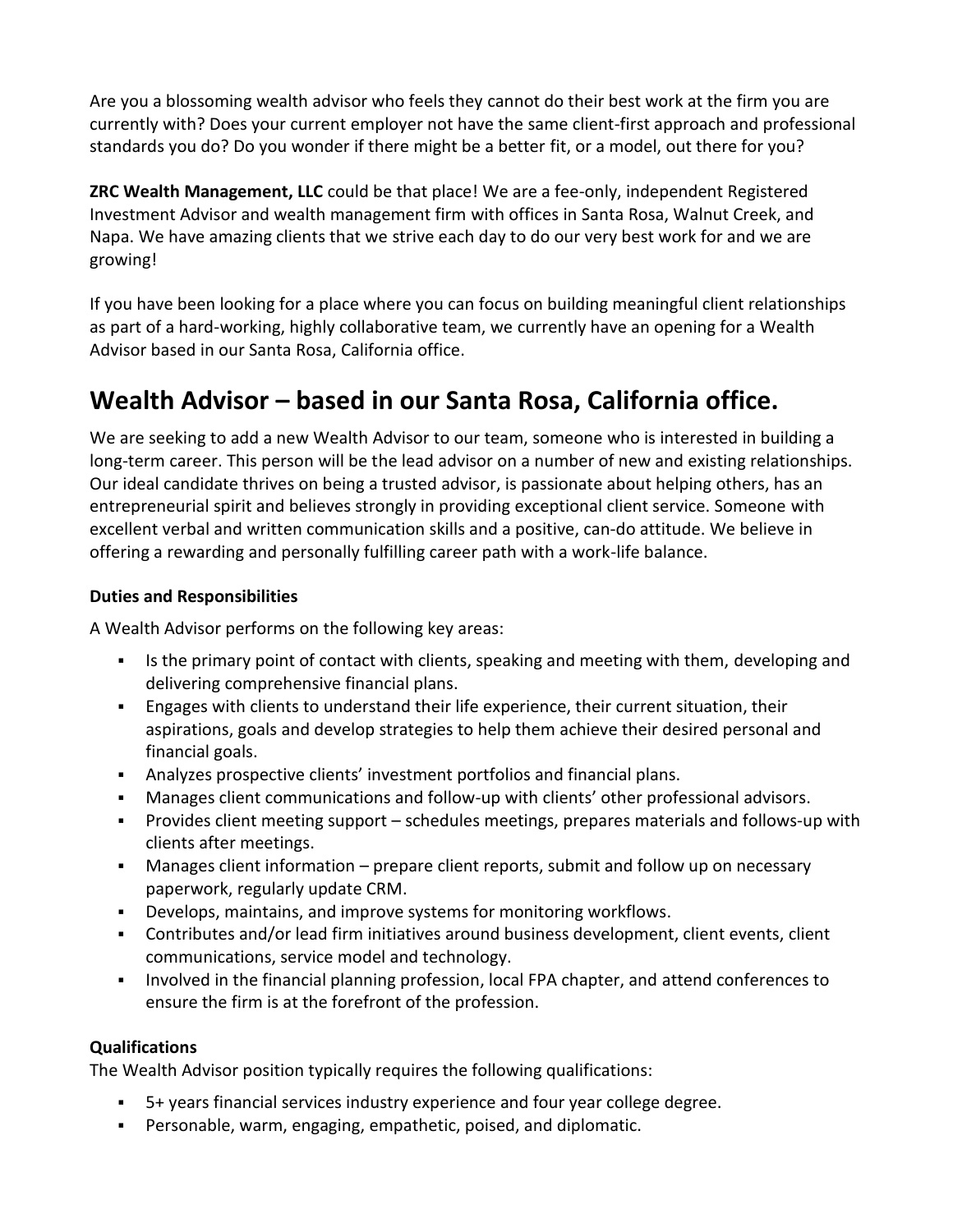- Ideal candidate will be a Certified Financial Planner™ professional or be enrolled in a CFP program and working towards their CFP designation.
- Minimum two years' experience as a "first chair" or lead advisor.
- Minimum two years' experience developing financial plans (preferably utilizing a leading financial planning software such as MoneyGuidePro or eMoney) and presenting them to clients.
- Excellent written and verbal communication skills.
- **Problem-solving, solutions-oriented approach.**
- Must be organized, meticulous, detail-oriented and able to multitask.
- Team player, able to interact well with clients and all levels of the firm.
- Desire/ability to work successfully in a small company environment.
- Highly technology savvy with proficiency in Word, Excel, PowerPoint, email, CRM, and other programs.
- **Professional appearance and etiquette.**
- Experience with broker/ dealer custody operations (such as Schwab Advisor Services, Fidelity Institutional, TD Ameritrade Institutional, or Pershing) a major plus.
- Experience with rebalancing software such as Tamarac, iRebal, or Morningstar TRX a plus.
- Experience with the Tamarac Reporting system a plus.
- Knowledge of investments and financial markets.
- Existing clients not required, but a major plus.

### **Salary and Benefits**

ZRC Wealth Management seeks exceptional employees. Therefore, it is the philosophy of the company to employ a compensation plan to reward exceptional performance.

- Compensation consists of a base salary plus generous individual performance bonuses and company performance bonus. Compensation commensurate with skills, experience, and if clients are brought over.
- Generous benefits include four weeks of vacation your first year, health insurance, and participation in our 401(k) plan.
- Financial support for professional accreditation/continuing education requirements and other education/training opportunities.
- Opportunity to take-on additional responsibilities and grow professionally as the firm grows.
- Full time position with the possibility of a flexible schedule that could involve telecommuting.
- Candidates will be required to provide professional references and undergo a background check.
- ZRC appreciates the value of a balanced life.

#### **Applications**

Qualified applicants should submit a **cover letter and their resume** to ZRC Wealth Management at [invest@zrcwm.com](mailto:invest@zrcwm.com) .

#### **ZRC Wealth Management is an Equal Opportunity Employer**